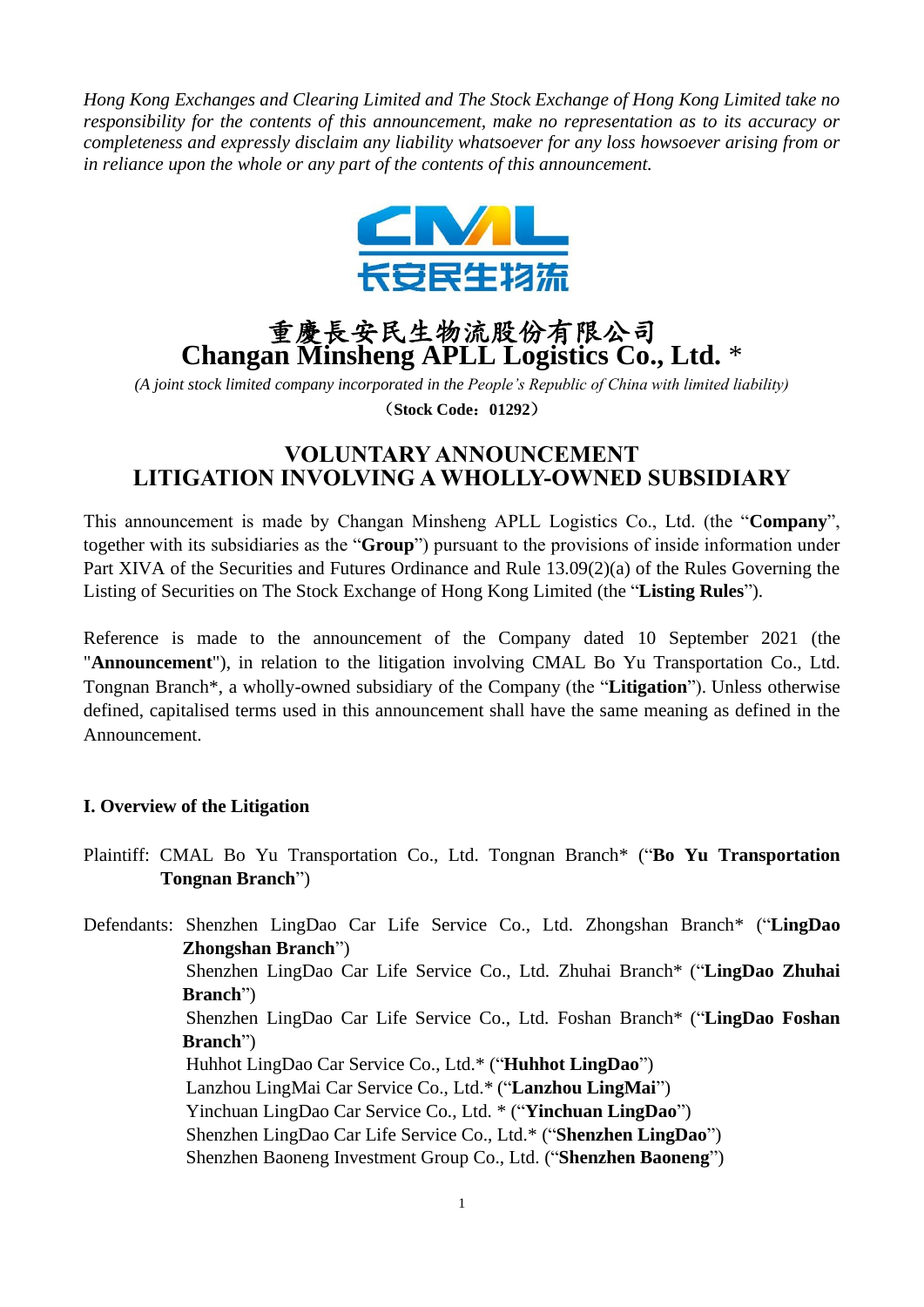On 27 August 2021, Bo Yu Transportation Tongnan Branch filed civil lawsuits with Shenzhen Longhua District People's Court ("**Longhua District Court**") for an order that LingDao Zhongshan Branch, LingDao Zhuhai Branch, LingDao Foshan Branch, Huhhot LingDao, Lanzhou LingMai and Yinchuan LingDao (collectively, the "**Defendants**") shall settle the overdue car purchase amount, service charge, storage fee and attorney fee, which were paid by Bo Yu Transportation Tongnan Branch, liquidated damages and other costs owing to Bo Yu Transportation Tongnan Branch in a total amount of RMB96,106,933.36, and for an order that Shenzhen LingDao and Shenzhen Baoneng shall assume joint and several guarantee liabilities for paying the outstanding amount owing to Bo Yu Transportation Tongnan Branch. On 8 September 2021, Longhua District Court has accepted the cases on file.

#### **II. Progress of the Litigation**

On 23 September 2021, Bo Yu Transportation Tongnan Branch received the (2021) Yue 0309 Min Chu No. 14239-14244 "Civil Mediation Document" \* ((2021)粤0309民初14239-14244號《民事 調解書》) (the "**Mediation Document**") from Longhua District Court, and has entered into a settlement agreement with the Defendants (the "**Settlement Agreement**"). On 24 September 2021, Bo Yu Transportation Tongnan Branch submitted an application for enforcement to Longhua District Court, and on 13 October 2021, Longhua District Court officially accepted the following six enforcement cases. The progress of the case is hereby disclosed below:

| No. | Case no.                           | <b>Application/preservation</b><br>amount (RMB/Yuan) |
|-----|------------------------------------|------------------------------------------------------|
|     | (2021) Yue 0309 Min Chu No. 14239* | 9,706,749.50                                         |
| 2   | (2021) Yue 0309 Min Chu No. 14240* | 18,531,111.00                                        |
| 3   | (2021) Yue 0309 Min Chu No. 14241* | 14,119,086.50                                        |
| 4   | (2021) Yue 0309 Min Chu No. 14242* | 18,531,432.00                                        |
| 5   | (2021) Yue 0309 Min Chu No. 14243* | 14,119,042.00                                        |
| 6   | (2021) Yue 0309 Min Chu No. 14244* | 18,531,387.50                                        |

According to the Settlement Agreement reached between Bo Yu Transportation Tongnan Branch and the Defendants: 1) the Defendants paid RMB92,530,000 to Bo Yu Transportation Tongan Branch on the day when the Mediation Document was issued by Longhua District Court (this amount includes overdue car purchase amount, the overdue storage fee incurred as of 31 August 2021, the service fee and expenses in respect of theperiod of pre-litigation preservation of assets incurred as of 27 August 2021); 2) the Defendants shall pay service fee to Bo Yu Transportation Tongan Branch at the standard of 0.278 for every thousand outstanding per day, on the basis of the overdue car purchase amount which is calculated from 28 August 2021 to the day when the total car purchase amount is settled; 3) the litigation fee of RMB707,057 in total (Bo Yu Transportation Tongnan Branch has already paid the